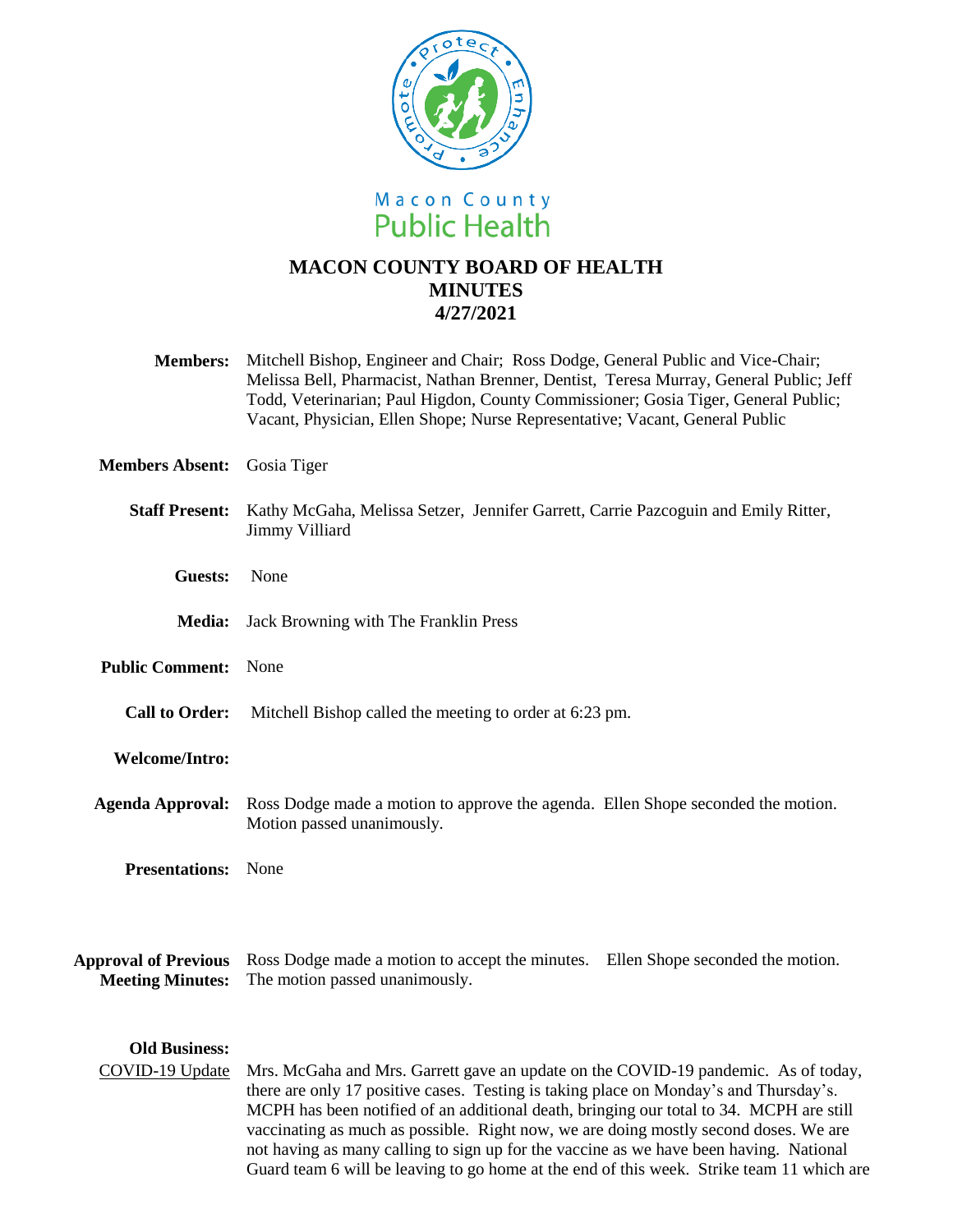the vaccination group will remain here for a while longer. The National Guard has been a huge help during this pandemic. MCPH would not have been able to do what they have done without them. Due to things slowing down team, 11 will be able to start preforming all the vaccinations along with one nurse. This will free up the nurses and other staff so that the department can start opening up some of their programs. Mr. Bishop stated that he is very thankful for Phil Drake letting the Health Department use his facilities. Mr. Drake stepped in when the phone system at the Health and Human Services building could not handle the call volume that was coming in. Mr. Bishop initiated the discussion as to what point does the Health Department start transitioning back to regular services and move all operations back into the department Mrs. McGaha gave all board members handouts to review showing the number of calls that has been coming in and out of the call center to demonstrate call volume. Most calls at this point are reminder calls to patients for their appointments. Mrs. McGaha stated that she has asked Mrs. Garrett and Courtney Bell to develop a plan to start opening different programs back up while incorporating testing and vaccinations into our normal work load. The Molar Roller (Children's Dental Health) has resumed services this week.

Ellen Shope stated that Macon County has the highest number of vaccinated residents in this region. Mrs. McGaha stated this has been a community effort. Clinics have taken place in Highlands, the Health Department and Joey Gibson with Emergency Management vaccinating the homebound residents. Emily Ritter will continue to get material out to the community to encourage residence to be vaccinated.

#### Rabies Clinic Update Dr. Jimmy Villiard gave an update on the rabies clinics that were recently offered to the public. These were three highly successful clinics vaccinating 573 animals. Thank you and appreciation to Animal House Veterinary Clinic, Lenzo Animal Hospital and Noah's Ark Companion Animal Hospital. Discussion for a fall clinic is in progress.

Rabies Outbreak Update there has been one additional positive rabies case in a raccoon. Since December, there Dr. Jimmy Villiard gave and update on the recent rabies outbreak. Since the last meeting, have been seven (7) positive raccoons and two (2) positive skunks. An additional raccoon that has been sent for testing this week. They are still waiting the results for that case. The USDA is currently doing research in the area and will probably preform a rabies bait drop in the fall. Dr. Villiard stated that if you encounter a raccoon assume it is positive and leave it alone.

## **New Business:**

COVID Administration Mrs. Pazcoguin stated that the new fee is \$50.00 straight across the board. This fee is for Fee: either one of the three COVID-19 vaccines that is being given. This information comes down from the state and is based off what Medicaid and Medicare are reimbursing. This administration fee is only billed to the insurance company. If a patient does not have insurance, they will not be billed for anything. This is only for the insurance companies for Health Departments to recuperate expenses. The vaccine for COVID-19 is free of charge; there is no out of pocket expense. If the Board of Health approves this fee, it will then be presented to the County Commissioners for approval. If the County Commissioners approve this fee, it will become active the day after.

> Ross Dodge made a motion to approve the increase in the COVID vaccine Administration fee. Nathan Brenner seconded the motion. The motion passed unanimously.

**Discussion:** None